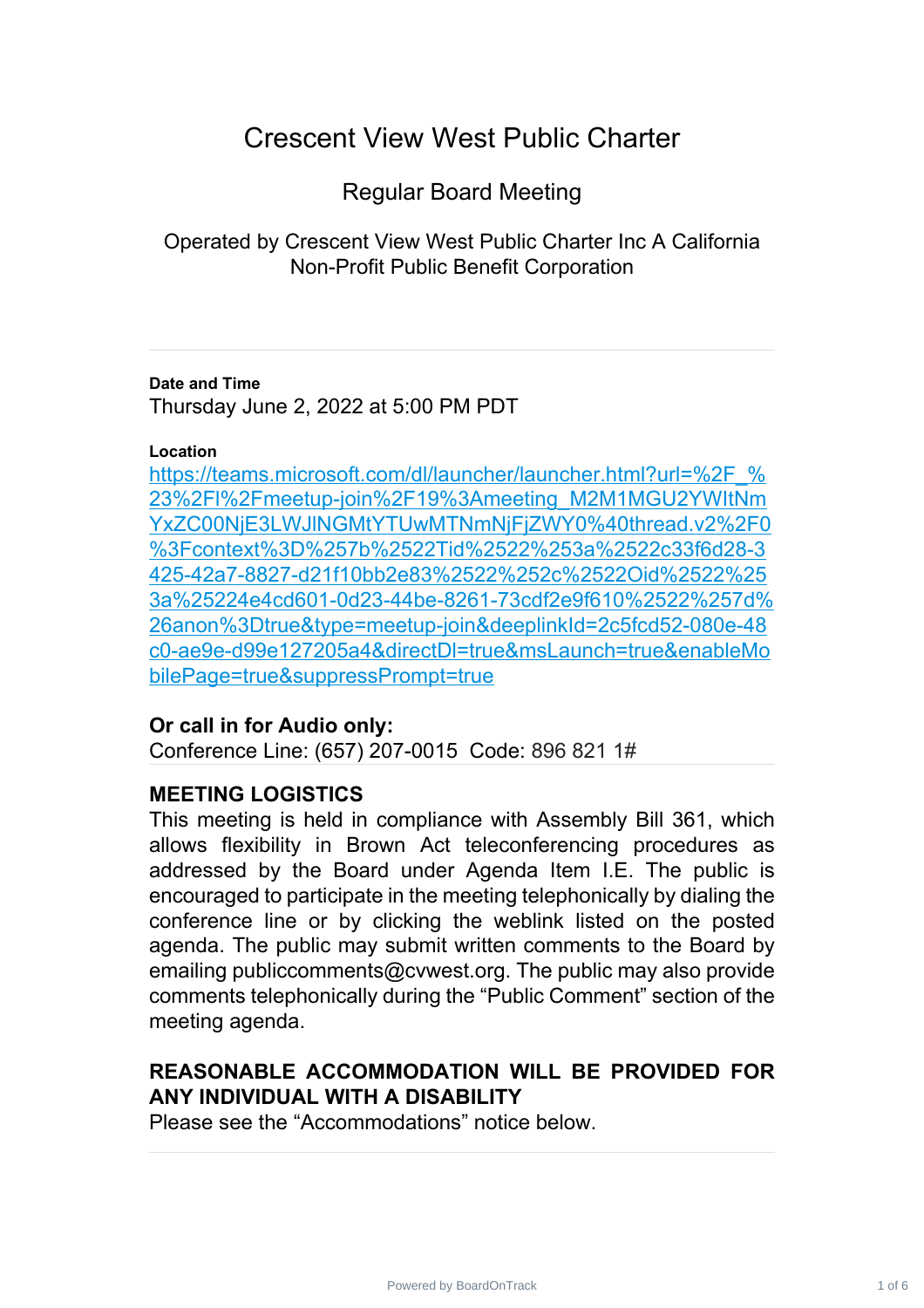| Agenda                                                                                                                                                                                                       |      | <b>Purpose Presenter</b> | <b>Time</b> |
|--------------------------------------------------------------------------------------------------------------------------------------------------------------------------------------------------------------|------|--------------------------|-------------|
| I. Opening Items                                                                                                                                                                                             |      |                          | 5:00 PM     |
| <b>Opening Items</b>                                                                                                                                                                                         |      |                          |             |
| <b>A.</b> Call the Meeting to Order                                                                                                                                                                          |      | Arthur<br>Renney         |             |
| <b>B.</b> Roll Call and Establishment of<br>Quorum                                                                                                                                                           |      | Arthur<br>Renney         |             |
| Members of the Board Roll Call and Establishment of Quorum<br><b>Arthur Renney, Board President</b><br><b>Gary Renner, Board Secretary</b><br>Carol Stanford, Board Member<br>Victoria Hancock, Board Member |      |                          |             |
| <b>C.</b> Pledge of Allegiance                                                                                                                                                                               |      | Arthur<br>Renney         |             |
| <b>D.</b> Staff Introductions                                                                                                                                                                                |      | Arthur<br>Renney         |             |
| At this time, staff members will be invited to state their names and titles.                                                                                                                                 |      |                          |             |
| <b>E.</b> Adopt Resolution Continuing<br>Board of Directors' Authority to Hold<br><b>Virtual or Teleconference Meetings</b><br><b>Pursuant to Assembly Bill 361</b>                                          | Vote | <b>Jeff</b><br>Martineau |             |
| <b>F.</b> Approve Agenda for the June 2,<br>2022, Regular Public Meeting of the<br><b>Board of Directors</b>                                                                                                 | Vote | Arthur<br>Renney         |             |

**G.** Approve Minutes of the May 18, 2022, Regular Public Meeting of the Board of Directors Approve Minutes Arthur Renney

#### **II. Consent Agenda**

*All items listed under consent agenda are considered by the Board to be routine and consistent with approved policies and practices of the Charter School. The Board will be asked to approve all of the consent agenda items by a single vote unless requested by a Board member to be discussed and considered for action separately.*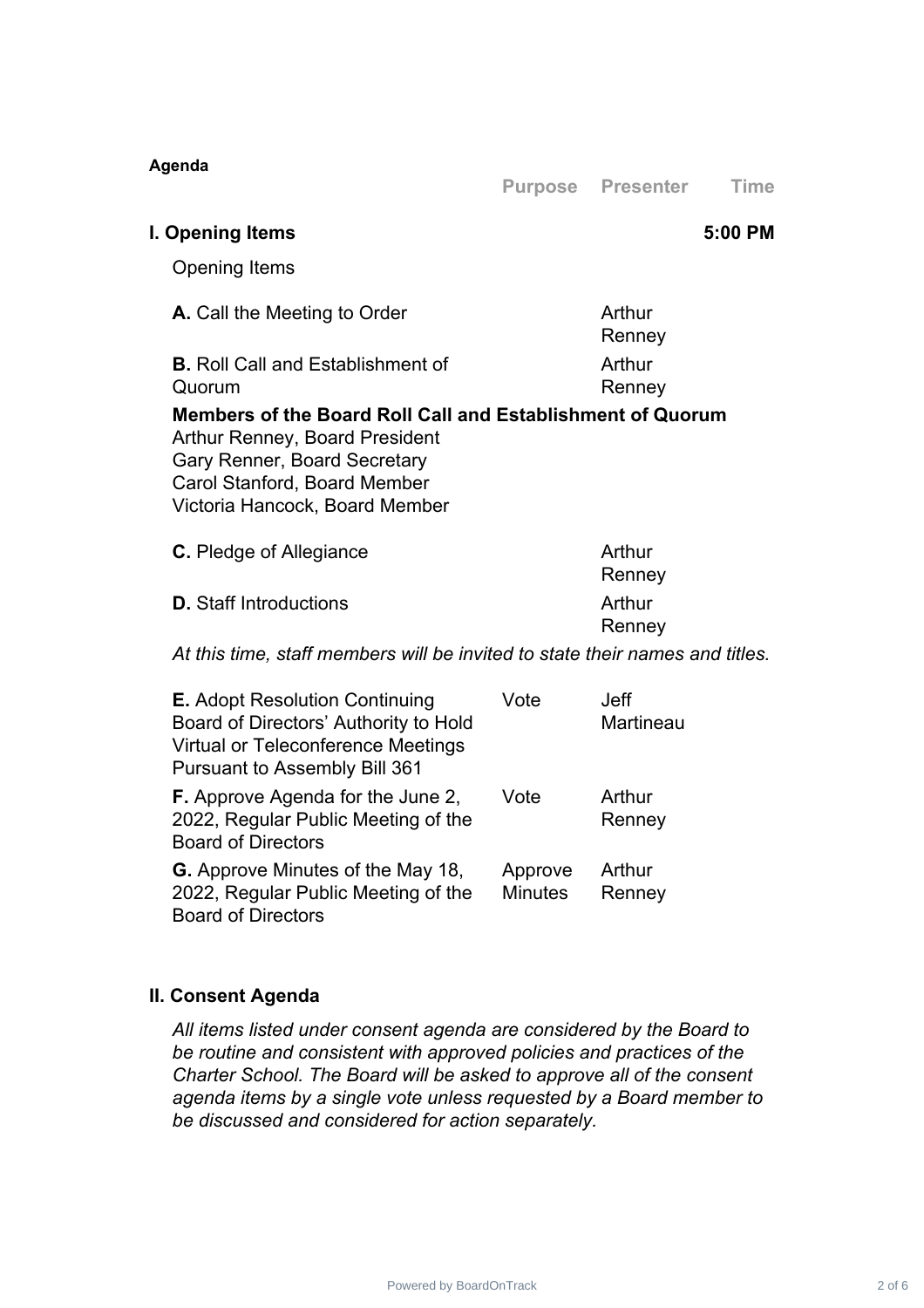|                                |      | <b>Purpose Presenter</b> | <b>Time</b> |
|--------------------------------|------|--------------------------|-------------|
| <b>A.</b> Consent Agenda Items | Vote | Arthur                   |             |
|                                |      | Renney                   |             |
|                                |      |                          |             |

- 1. The Board will be asked to accept the Uniform Complaints Report for the 2021-2022 school year: 1 Complaint Received
- 2. The Board will be asked to approve the disposal of nonworking/obsolete furniture and equipment

#### **III. Public Comment**

*At this time, members of the public may address the Board on any item within the subject matter jurisdiction of the Board, whether or not the item is on the agenda, by dialing the teleconference line or by clicking the weblink listed on the posted agenda. The time allotted per presentation will not exceed three (3) minutes, except in the case where a member of the public utilizes a translator, in which case the time allotted will not exceed six (6) minutes. In accordance with the Brown Act, no action may occur at this time, but it is the Board's prerogative to hold a brief discussion, provide information to the public, provide direction to staff, or schedule the matter for a future meeting.*

| A. Public Comment | FYI | Arthur |
|-------------------|-----|--------|
|                   |     | Renney |

#### **IV. School Reports and Information**

| A. Principal and WIOA Update                                                                                                                 | <b>FYI</b> | Ide<br>Rodriguez-<br>Tarango |
|----------------------------------------------------------------------------------------------------------------------------------------------|------------|------------------------------|
| <b>B.</b> Report on Mathematics<br><b>Placement Results</b>                                                                                  | FYI        | <b>Shellie</b><br>Hanes      |
| <b>C.</b> LCFF Local Indicators Report for<br><b>School Year 2021-2022</b>                                                                   | <b>FYI</b> | <b>Shellie</b><br>Hanes      |
| <b>D.</b> School Survey Report                                                                                                               | <b>FYI</b> | <b>Shellie</b><br>Hanes      |
| <b>E.</b> Annual IRS Form 990, Return of<br><b>Organization Exempt From Income</b><br>Tax and the California return for<br>$2020$ , as filed | <b>FYI</b> | Guita<br>Sharifi             |
| <b>F.</b> Finance Update                                                                                                                     | FYI        | Guita<br>Sharifi             |
| <b>G.</b> Area Superintendent<br>Performance Review (Evaluation                                                                              | FYI        | Jeff<br>Martineau            |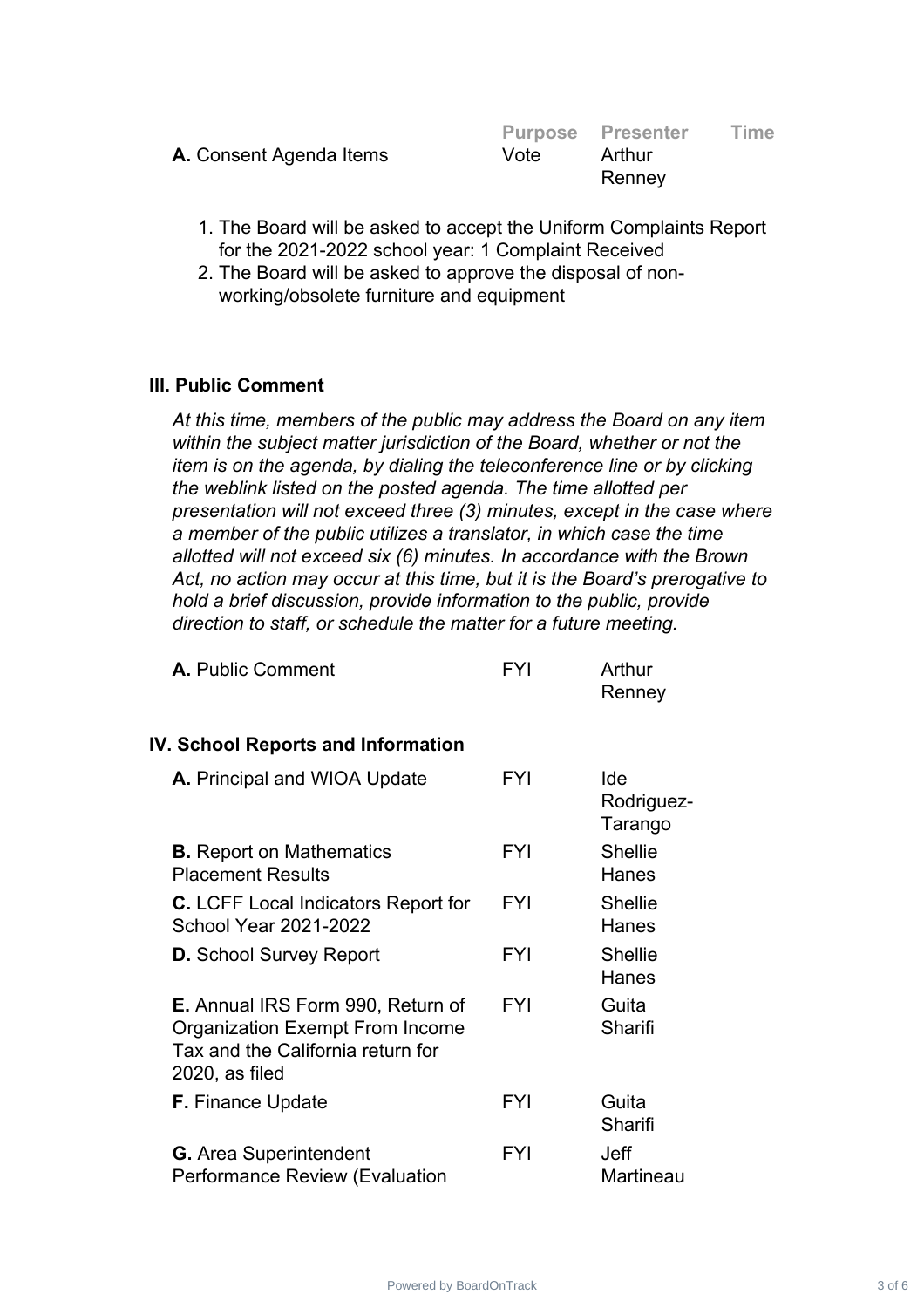**Purpose Presenter Time**

Tool for school year 2022-2023), First Read

## **V. Public Hearing**

| A. Open Public Hearing                                                                                                                                                                                                                                                                                                                                                             | Vote           | Arthur<br>Renney        |
|------------------------------------------------------------------------------------------------------------------------------------------------------------------------------------------------------------------------------------------------------------------------------------------------------------------------------------------------------------------------------------|----------------|-------------------------|
| <b>B.</b> The Board will hold a public<br>hearing to solicit the<br>recommendations and comments of<br>members of the public regarding the<br><b>Budget Overview for Parents and</b><br>the Local Control Accountability<br>Plan (LCAP) for the 2022-2023<br>school year                                                                                                           | <b>Discuss</b> | <b>Shellie</b><br>Hanes |
| C. Close Public Hearing                                                                                                                                                                                                                                                                                                                                                            | Vote           | Arthur<br>Renney        |
| <b>VI. Action Items</b>                                                                                                                                                                                                                                                                                                                                                            |                |                         |
| A. The Board will be asked to<br>confirm its acknowledgement that<br>Arthur Renney, Gary Renner, Carol<br>Stanford and Victoria Hancock, have<br>been reappointed as members of<br>the Board of Directors by<br><b>Educational Advancement</b><br>Corporation, the sole member of<br>Crescent View West Public Charter,<br>Inc. for the term July 1, 2022<br>through June 30, 2023 | Vote           | Legal                   |
| <b>B.</b> The Board will be asked to re-<br>authorize the Corporate Officers and<br>Senior Administration to make all<br>reasonable and necessary business<br>arrangements, and enter into all<br>reasonable and necessary<br>transactions, including but not<br>limited to, contracts with vendors,<br>employees, consultants and others                                          | Vote           | Arthur<br>Renney        |
| <b>C.</b> The Board will be asked to re-<br>authorize the Corporate Officers to<br>award discretionary incentives to<br>employees at various sundry times                                                                                                                                                                                                                          | Vote           | Arthur<br>Renney        |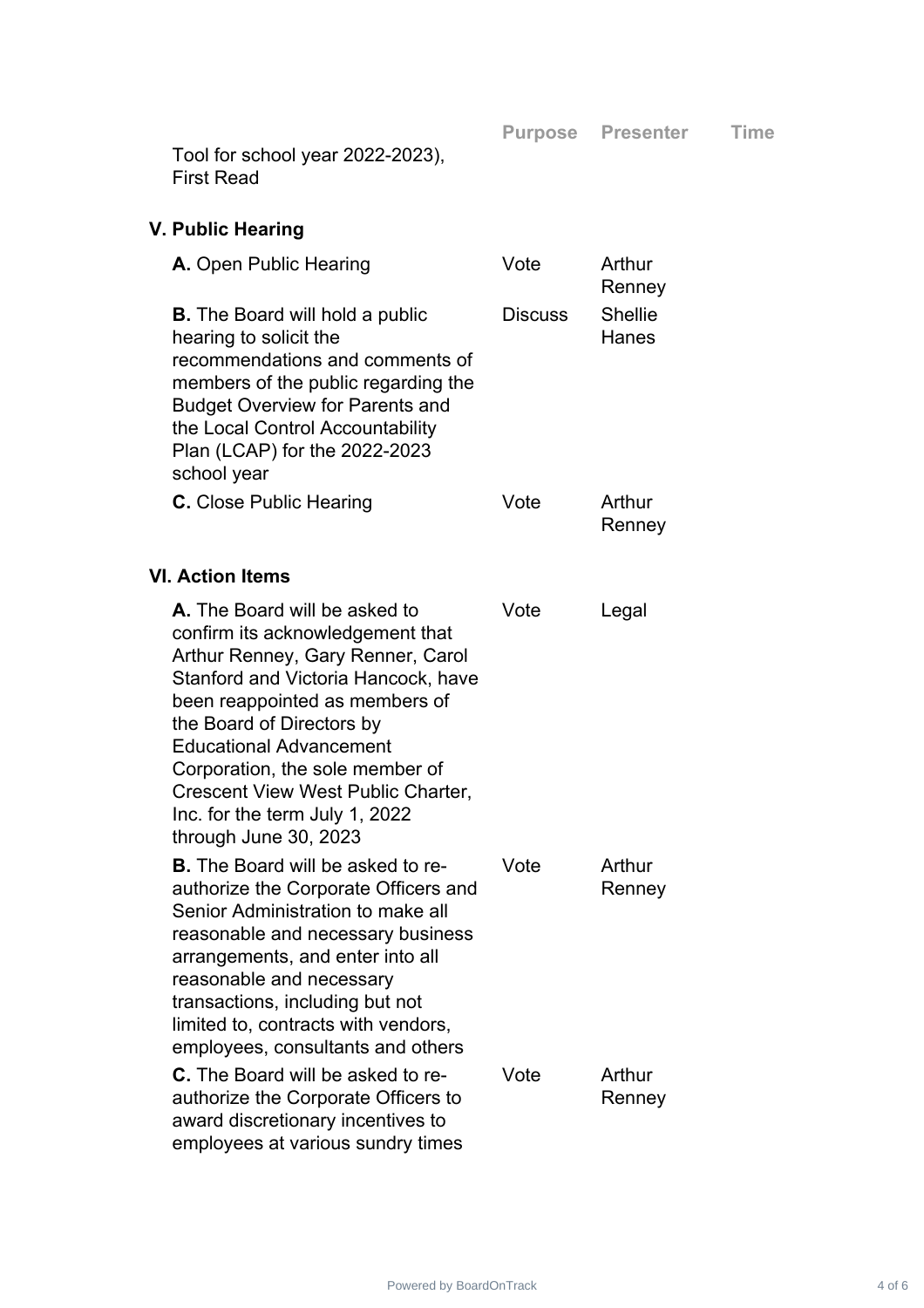|                                                                                                                                                                                                                             | <b>Purpose</b> | <b>Presenter</b>        | Time |
|-----------------------------------------------------------------------------------------------------------------------------------------------------------------------------------------------------------------------------|----------------|-------------------------|------|
| <b>D.</b> The Board will be asked to<br>approve the Local Control Funding<br>Formula (LCFF) for school year<br>2022-2023, which drives the primary<br>source of funding for the charter<br>school                           | Vote           | Guita<br>Sharifi        |      |
| <b>E.</b> The Board will be asked to<br>approve the Education Protection<br>Account (EPA) spending<br>determinations                                                                                                        | Vote           | Guita<br>Sharifi        |      |
| <b>F.</b> The Board will be asked to<br>approve the Budget for the 2022-<br>2023 fiscal year                                                                                                                                | Vote           | Guita<br>Sharifi        |      |
| <b>G.</b> The Board will be asked to<br>approve the Budget Overview for<br><b>Parents and the Local Control</b><br>Accountability Plan (LCAP) for the<br>2022-2023 school year                                              | Vote           | <b>Shellie</b><br>Hanes |      |
| <b>H.</b> The Board will be asked to<br>approve the school's Title I federal<br>addendum for Schoolwide Program<br>for the 2022-2023 fiscal year                                                                            | Vote           | <b>Shellie</b><br>Hanes |      |
| <b>I.</b> The Board will be asked to<br>approve the Consolidated<br>Application process and submission<br>for all reports required for the 2022-<br>2023 school year                                                        | Vote           | <b>Shellie</b><br>Hanes |      |
| <b>J.</b> The Board will be asked to renew<br>a Revolving Line of Credit (RLOC)<br>from Hanmi Bank for the 2022-2023<br>school year, as needed, to maintain<br>adequate cash flow pursuant to the<br><b>RLOC</b> provisions | Vote           | Guita<br>Sharifi        |      |
| K. The Board will be asked to<br>approve obtaining a loan from LLAC<br>during the 2022-2023 fiscal year, as<br>needed to maintain adequate cash<br>flow, pursuant to promissory note<br>provisions with applicable interest | Vote           | Guita<br>Sharifi        |      |

# **VII. Additional Corporate Officers and Board Members' Observations and Comments**

| <b>A.</b> Observations and Comments | <b>FYI</b> | Arthur |
|-------------------------------------|------------|--------|
|                                     |            | Renney |